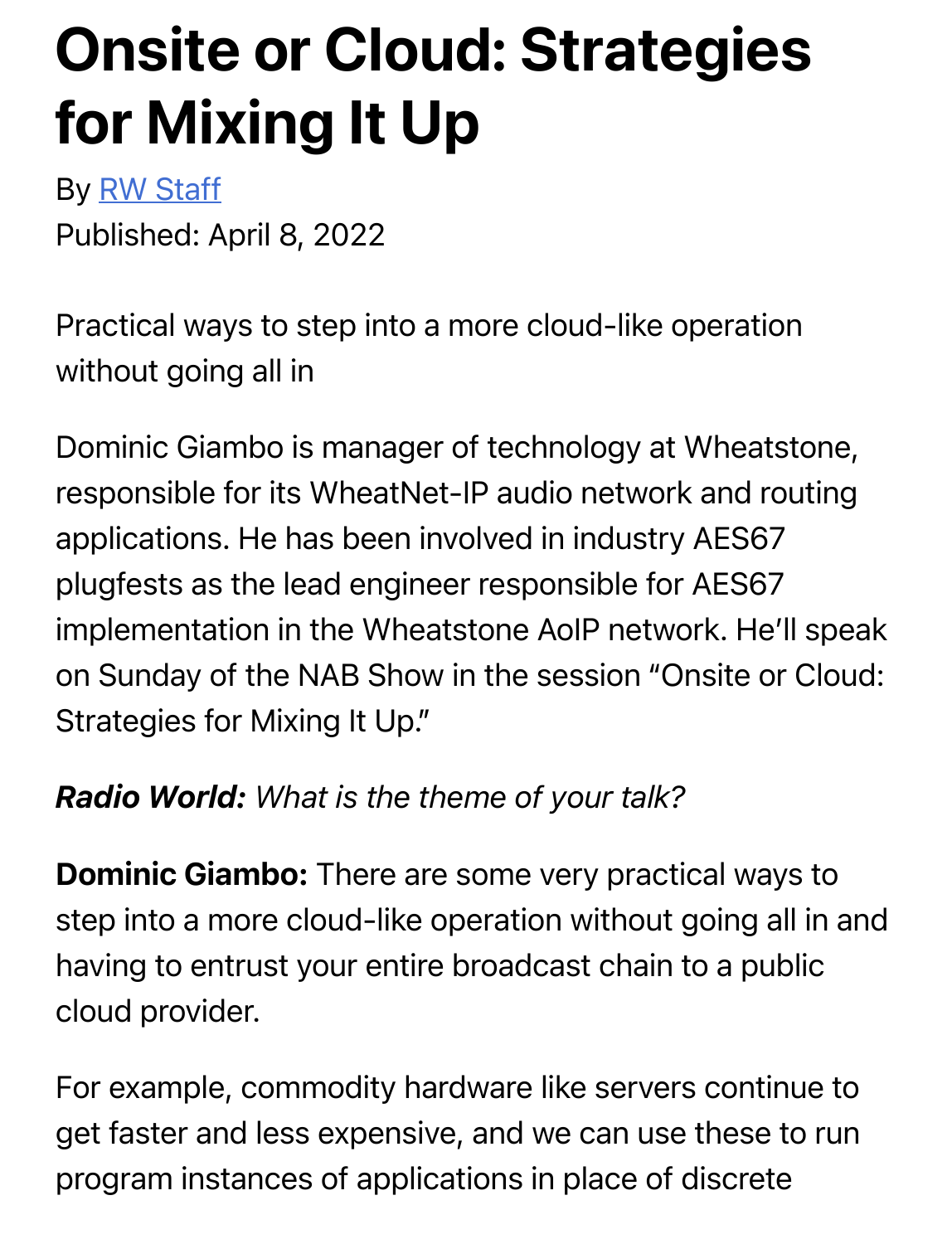hardware. The benefits can be significant, from not having to maintain specialized hardware and all the costs associated with that — like electrical, AC and space — plus there's a certain adaptability with software that you just can't get with hardware alone.

The next step might be to go to a container model with the use of Docker or similar containerization platform. Containerization doesn't have the large overhead that you find with virtualization per se, because you can run a number of different containers that share the same operating system. For example, one container could host WheatNet-IP audio processing tools, while another could host the station automation system, each totally isolated yet run off the same OS kernel.

Should you decide to move onto a public cloud provider like Amazon or Microsoft, these containers can then be moved to that platform. Containers work well on just about all the cloud providers and instance types. Most providers even offer tools to make it easy to manage and coordinate your containers running on their cloud.

Software as a Service applications that consolidate functions and don't have critical live broadcast timing requirements are replacing rows of desktop computers and racks of processing boxes.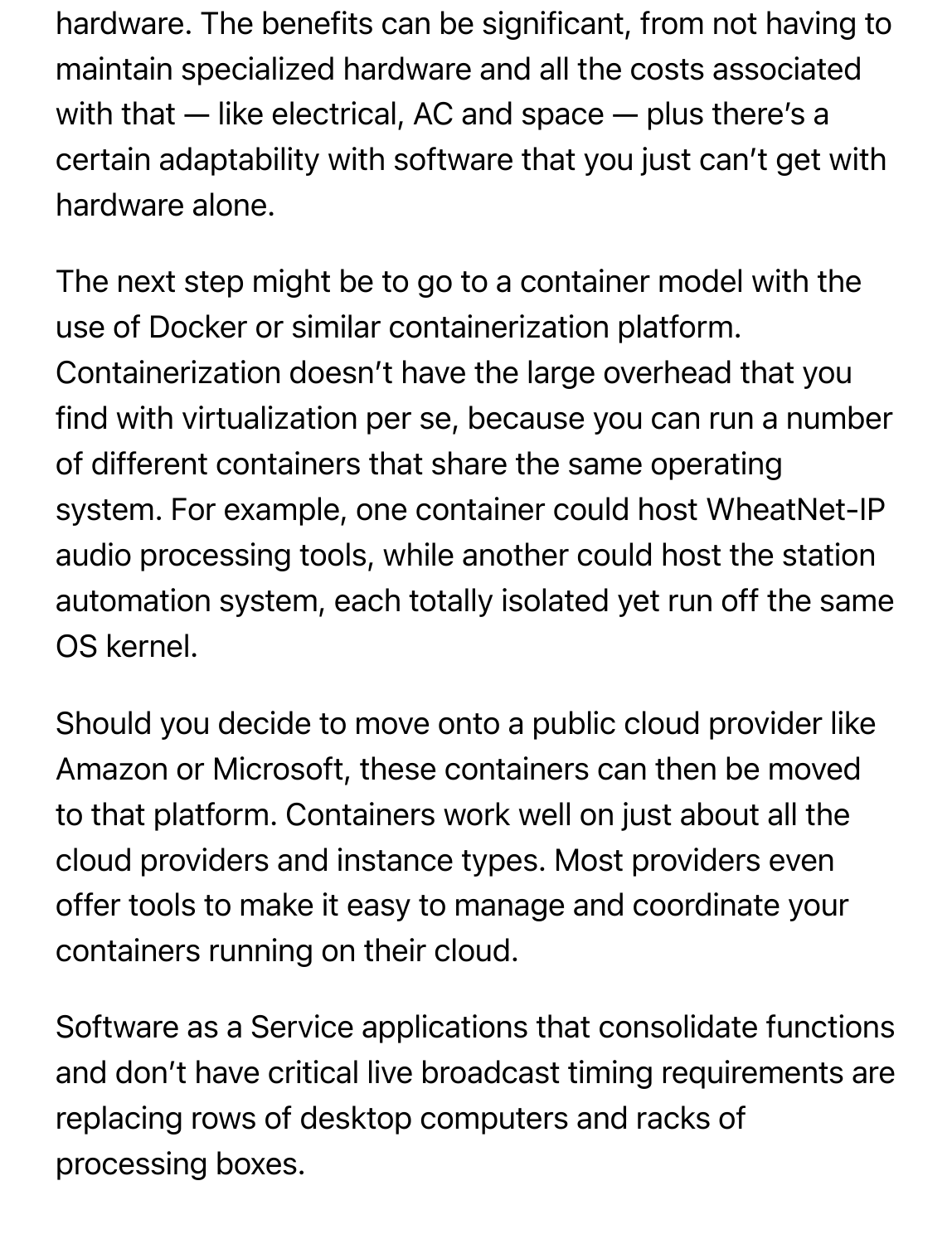Streaming and processing are good examples. Migrating these to a cloud environment is straightforward if you already have them running on your servers. The hard work is already done, plus you'll still have the servers for redundancy or testing and trying new ideas.

## *[\[For More News on the NAB Show See Our NAB Show](https://www.radioworld.com/nab-show) News Page]*

#### *RW: Please expand why this is important.*

Giambo: If you have a server, for example, you already have the beginnings of virtualization in the sense that you can offload some of the functions performed on hardware with instances of software.

There is really no need to invest in a big architecture migration plan. Just about every modern station has a server or two in their rack room that has some room to run a virtual mixer or instances of audio processing to the transmitter site or out to a stream. The work is simply moved onto a server CPU instead of having that work performed on a dedicated hardware unit, and as commodity hardware, servers tend to get more powerful quicker than a dedicated piece of hardware that might be updated less frequently.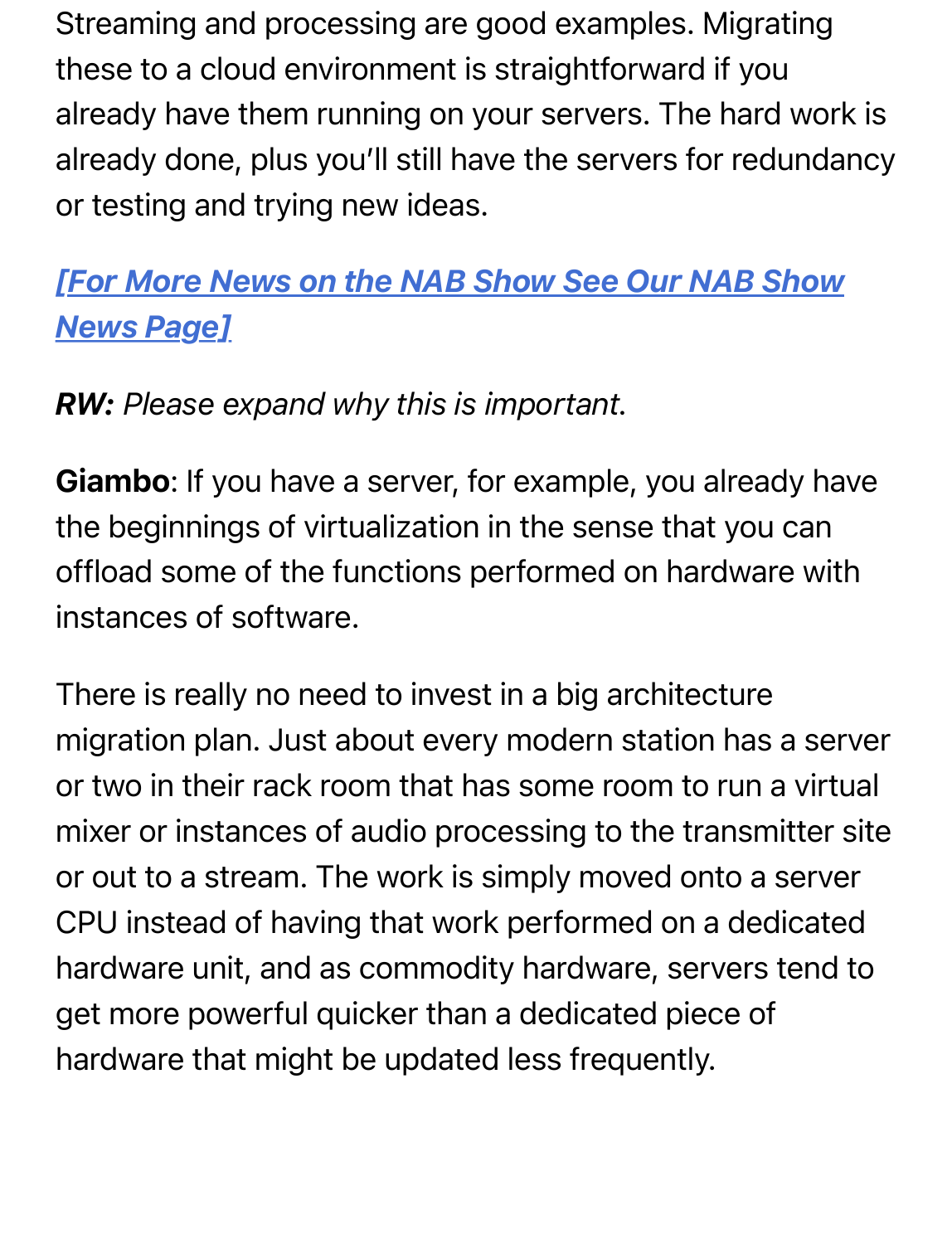

*Example of a Cisco server blade stack, which can be managed by a hypervisor and output to a fabric interconnect that hooks to an AoIP switch.*

## *RW: What pieces of the broadcast airchain are moving to the cloud?*

Giambo: Playout systems are moving to the cloud, and that makes a good case for the mix engine to also be in the cloud.

Latency is always going to be an issue with programming going into and out of a server (or cloud) if it's far away, but there are effective ways to deal with this. For example, I can see how a local talk show might still be mixed locally in order to preserve that low latency needed for mic feeds into that mix, but it might be mixed using client software that is based in the cloud or regional server for general distribution.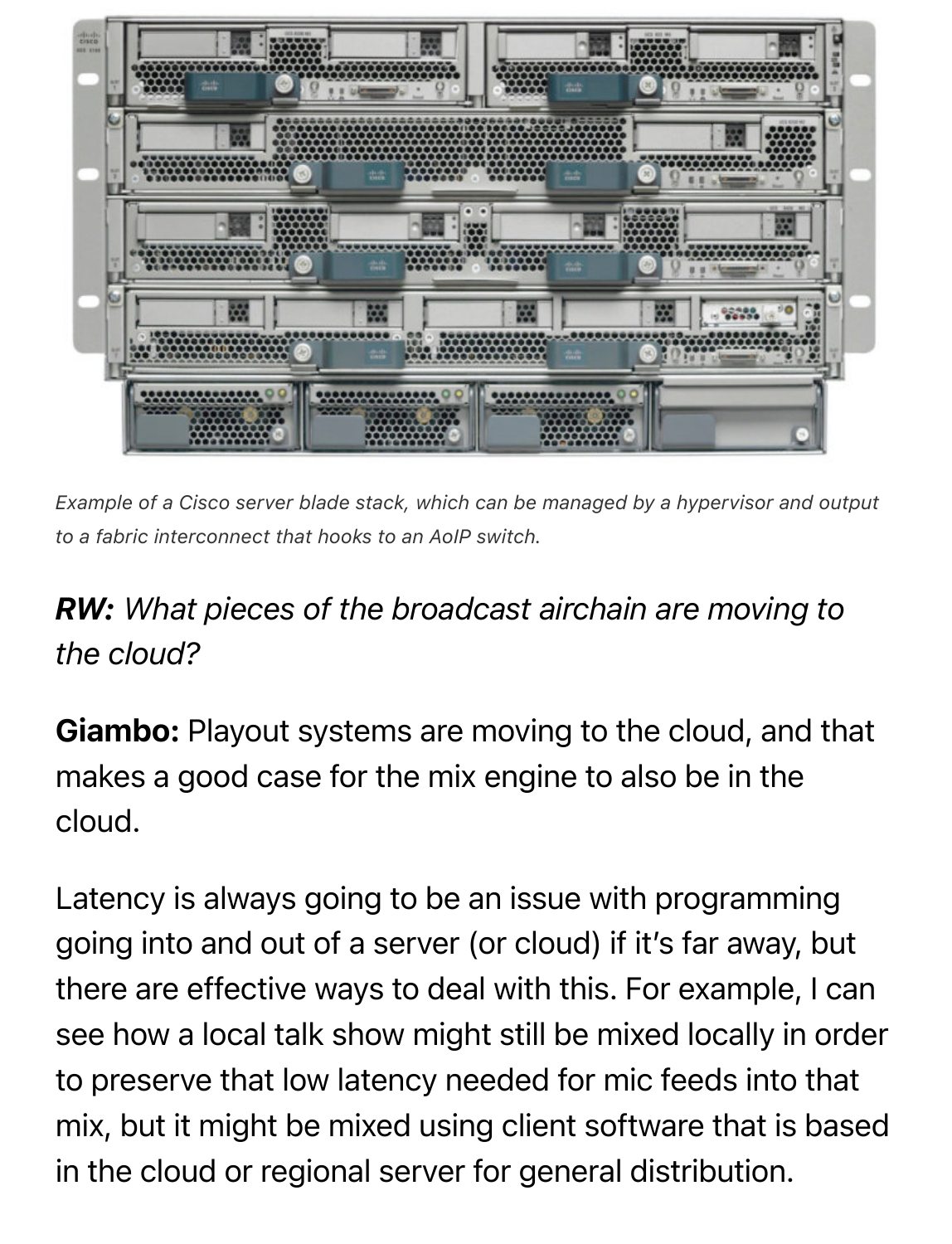All kinds of processing could be done in the cloud, as well as encoding/streaming tasks for content delivery.

### *RW: What are the main arguments for doing so?*

Giambo: Cloud, and software generally, buys you greater flexibility for adding on studios, sharing resources between regional locations, and even for supply chain interruptions that might occur with hardware only. We can use commodity hardware to do what we might have done with specialized hardware in the past, and that is only going to get more flexible and affordable as time goes on.

*RW: We saw headlines in late 2021 when Amazon Web Services had several technical failures. What lesson should broadcasters take from that in planning their infrastructures?*

**Giambo:** That is something that must be considered in any cloud deployment, for anyone using the cloud. Clearly these platforms are in the bad guys' crosshairs. There are many points of failure. Some industries can be more tolerant of interruption, but live broadcast is not one of them.

We need to take this in steps. We may be able to get many of the benefits of cloud by moving towards a software-based approach first, such as running this software on servers with ever increasing power and then distributing the control of that equipment remotely using virtual consoles. In a later